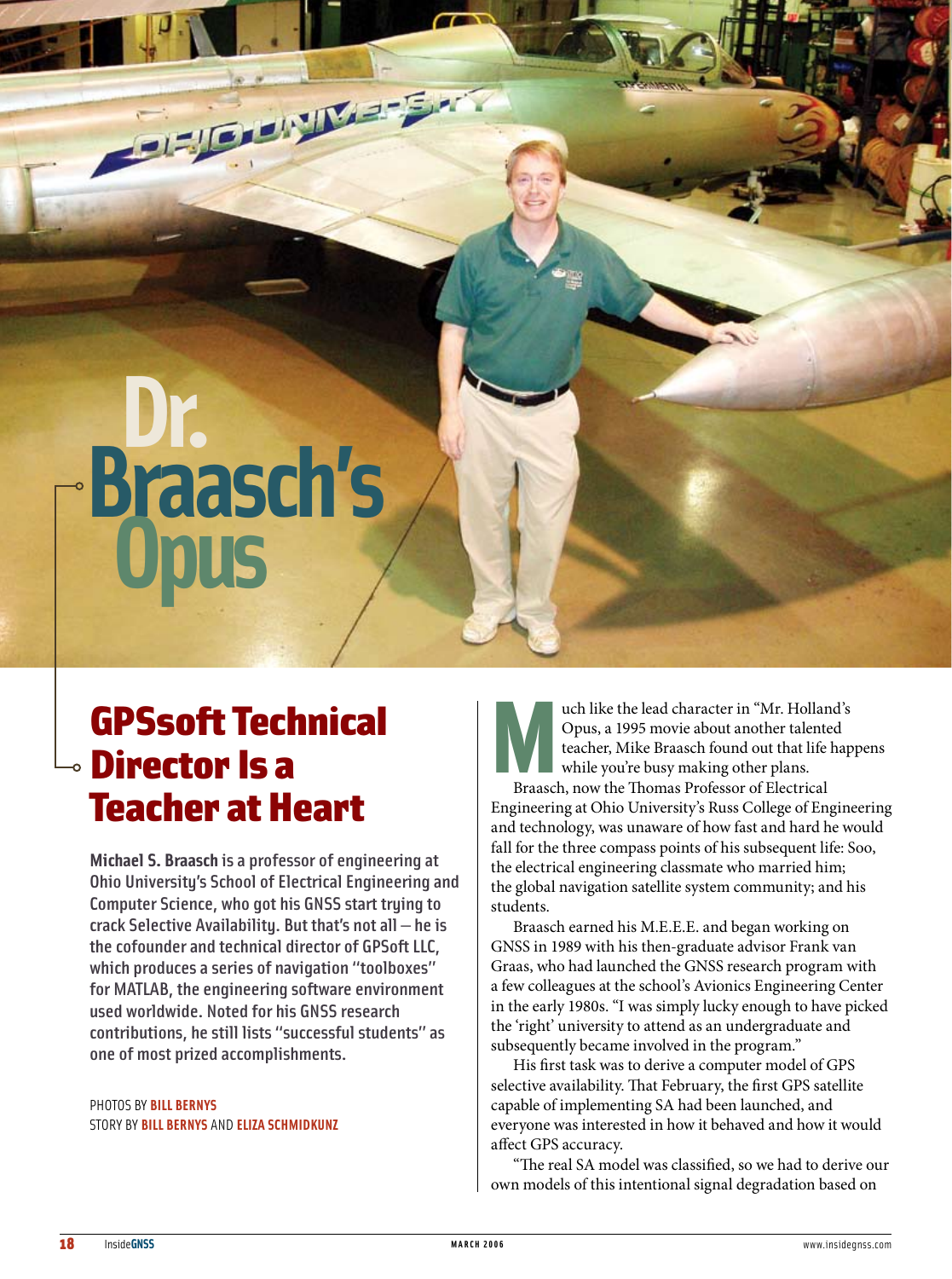*A hands-on pilot with an instrument flight rating, Mike Braasch helped bring Ohio's Avionics Center into the jet age.*

pseudorange and carrier-phase measurements," Braasch says. His study was used by the satellite navigation community for SA simulation and proved to be the springboard for his career. Thankfully, he said, the results were not so alarmingly accurate as to attract a visit from "the men in dark suits and sunglasses."

In 1992, Braasch completed his doctorate, also at Ohio University. His dissertation, "On the Characterization of Multipath Errors in Satellite-Based Precision Approach and Landing Systems," won that year's RTCA William E. Jackson Award for Outstanding Contribution to Aviation. Since



HUMAN ENGINEERING

then, Braasch has become an international expert in GPS multipath, antenna design, receiver processing and aviation applications.

In 1996, Braasch cofounded GPSoft LLC, which has produced MATLAB-based solutions for navigation simulation, analysis, and data processing. Braasch serves as technical director for GPSoft, which Soo Braasch helps manage and market. The company's SatNav Toolbox

and Inertial Navigation System Toolbox have been put into use by industry, government, and academia in more than 14 countries. Last September the company expanded its MATLAB product line with release of the Navigation System Integration and Kalman Filtering Toolbox.

During the last two decades, Braasch has worked on a number of projects – including three of his favorites:

## GNSS Software-Designed Receivers

Braasch is particularly proud that research into GNSS software-defined receivers began early at Ohio University. In 1994, Dennis M. Akos, one of Braasch's graduate students, returned from a summer internship at NASA's Glenn Research Center in Cleveland, Ohio. Akos had learned about the work being done on software-defined receivers in the communications field. Initially, Braasch encouraged Akos to use software to simulate the entire GPS receiver, from antenna to output data port. Before long, Akos started thinking about building a GNSS software-defined receiver and it became his dissertation topic.

"Back then, the processor speeds were insufficient to enable real-time operation, but we knew they would catch up eventually," Braasch says.. "A decade later, we have these receivers on the market and R&D is going on all over the globe."

# **COMPASS POI**

### Engineering Specialties

GNSS antenna array design, GNSS software-defined receiver design, GNSS multipath characterization and mitigation

### **Engineering Mentor**

Current colleague and former advisor Professor Frank van Graas "introduced me to the world of GNSS and was a fantastic source of encouragement."

### Favorite Equation

The carrier-phase multipath error equation

### First Significant GNSS Achievement

A computer model of GPS Selective Availability (SA) in 1989. The real SA model was classified; so, Braasch and van Graas derived their own models of intentional signal degradation based on pseudorange and carrierphase measurements. The result was used by the GNSS community for SA simulation.

### His Compass Points

"I found my three families when I came to Ohio University - my wife Soo, also an electrical engineer; my talented team at the School of Electrical Engineering, and the GNSS community at large."

### Knew GNSS Had Arrived When . . .

References to GNSS first started appearing in Hollywood movies

### **Popular Notion about GNSS That Most Annoys**

The idea, especially among non-commercial pilots, that the systems are perfect. "GNSS is a wonderful [technology], but guaranteeing its availability and integrity forsafety-critical operations are non-trivial issues."

### **Consumer Engineering Wish List**

A smart radio in his car. "When I hear a song I like, I want to push a button and the radio would remember it. Over time, the radio would build a long list of songs - then it could scan all the channels in the background and look for ones playing songs I like."

### GNSS Secret

That novel manuscript with the GPS-driven storyline gathering dust on the shelf

### What His Students Say about Him

"Always full of insight and innovation . . . with a vibrant personality."

"His knowledge in the area of multipath, particularly the impact on GNSS receiver processing . . . is second to none."

### What's Next?

Braasch and his team are developing an advanced cockpit display system, based on GNSS and low-cost inertial measurement units, to increase single pilot aircraft operations in poor visibility conditions.